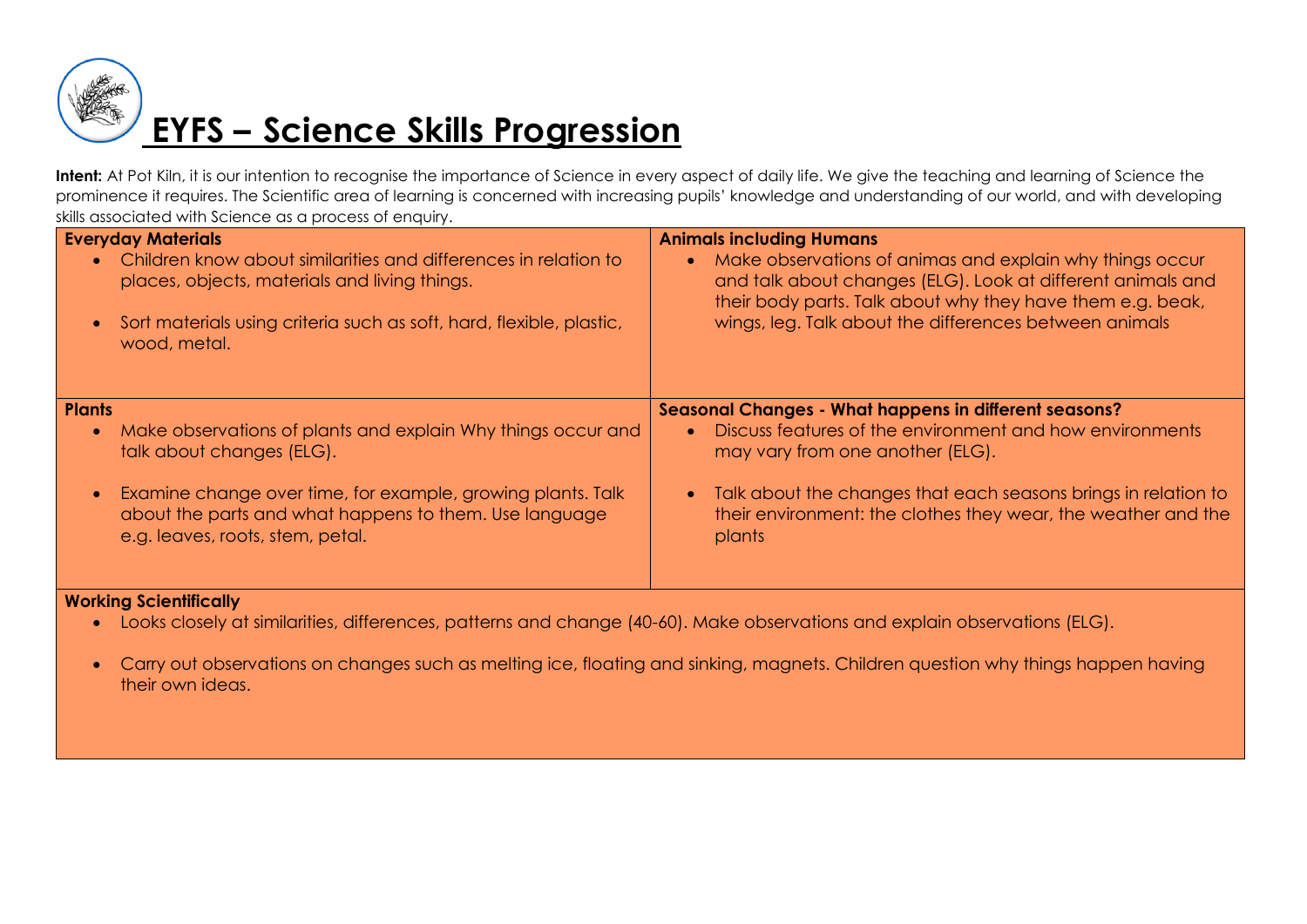

Intent: At Pot Kiln, it is our intention to recognise the importance of Science in every aspect of daily life. We give the teaching and learning of Science the prominence it requires. The Scientific area of learning is concerned with increasing pupils' knowledge and understanding of our world, and with developing skills associated with Science as a process of enquiry.

| <b>Everyday Materials - Identifying materials and comparing materials</b><br>Distinguish between an object and the material from which it<br>$\bullet$<br>is made. Identify and name a variety of everyday materials,<br>including wood, plastic, glass, metal, water, and rock.<br>Describe the simple physical properties of a variety of<br>$\bullet$<br>everyday materials. Compare and group together a variety of<br>everyday materials on the basis of their simple physical<br>properties. | Animals including humans - Parts of animals and types of animals<br>Identify and name a variety of common animals including fish,<br>amphibians, reptiles, birds and mammals. Identify and name a<br>variety of common animals that are carnivores, herbivores<br>and omnivores<br>Describe and compare the structure of a variety of common<br>animals (fish, amphibians, reptiles, birds and mammals,<br>including pets) Identify, name, draw and label the basic parts<br>of the human body and say which part of the body is<br>associated with each sense. |  |
|----------------------------------------------------------------------------------------------------------------------------------------------------------------------------------------------------------------------------------------------------------------------------------------------------------------------------------------------------------------------------------------------------------------------------------------------------------------------------------------------------|-----------------------------------------------------------------------------------------------------------------------------------------------------------------------------------------------------------------------------------------------------------------------------------------------------------------------------------------------------------------------------------------------------------------------------------------------------------------------------------------------------------------------------------------------------------------|--|
| <b>Plants - types of plants</b>                                                                                                                                                                                                                                                                                                                                                                                                                                                                    | <b>Changing seasons</b>                                                                                                                                                                                                                                                                                                                                                                                                                                                                                                                                         |  |
| Identify and name a variety of common wild and garden                                                                                                                                                                                                                                                                                                                                                                                                                                              | Observe changes across the four seasons.                                                                                                                                                                                                                                                                                                                                                                                                                                                                                                                        |  |
| plants including deciduous and evergreen trees.                                                                                                                                                                                                                                                                                                                                                                                                                                                    | Observe and describe weather associated with the seasons                                                                                                                                                                                                                                                                                                                                                                                                                                                                                                        |  |
| Identify and describe basic structure of a variety of common                                                                                                                                                                                                                                                                                                                                                                                                                                       | and how day length varies.                                                                                                                                                                                                                                                                                                                                                                                                                                                                                                                                      |  |
| flowering plants including trees                                                                                                                                                                                                                                                                                                                                                                                                                                                                   |                                                                                                                                                                                                                                                                                                                                                                                                                                                                                                                                                                 |  |
| <b>Working Scientifically</b>                                                                                                                                                                                                                                                                                                                                                                                                                                                                      |                                                                                                                                                                                                                                                                                                                                                                                                                                                                                                                                                                 |  |
| Asking simple questions and recognising that they can be answered in different ways.                                                                                                                                                                                                                                                                                                                                                                                                               |                                                                                                                                                                                                                                                                                                                                                                                                                                                                                                                                                                 |  |
| Observing closely using simple equipment.                                                                                                                                                                                                                                                                                                                                                                                                                                                          |                                                                                                                                                                                                                                                                                                                                                                                                                                                                                                                                                                 |  |
| Performing simple tests.<br>$\bullet$<br>Identifying and classifying<br>$\bullet$                                                                                                                                                                                                                                                                                                                                                                                                                  |                                                                                                                                                                                                                                                                                                                                                                                                                                                                                                                                                                 |  |
| Using their observations and ideas to suggest answers to questions.<br>$\bullet$                                                                                                                                                                                                                                                                                                                                                                                                                   |                                                                                                                                                                                                                                                                                                                                                                                                                                                                                                                                                                 |  |
| Gathering and recording data to help in answering questions.                                                                                                                                                                                                                                                                                                                                                                                                                                       |                                                                                                                                                                                                                                                                                                                                                                                                                                                                                                                                                                 |  |
|                                                                                                                                                                                                                                                                                                                                                                                                                                                                                                    |                                                                                                                                                                                                                                                                                                                                                                                                                                                                                                                                                                 |  |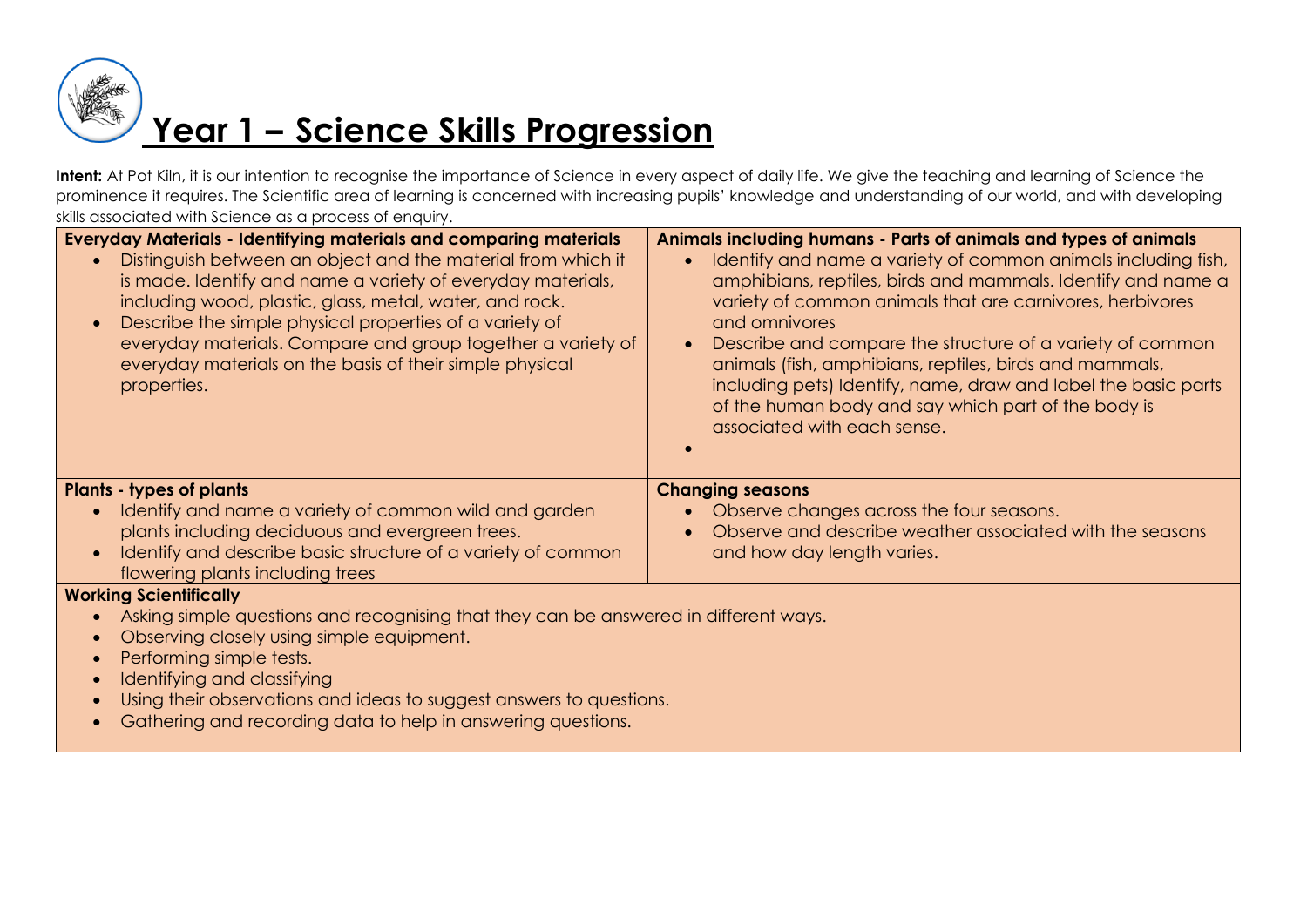

# **Year 2 – Science Skills Progression**

Intent: At Pot Kiln, it is our intention to recognise the importance of Science in every aspect of daily life. We give the teaching and learning of Science the prominence it requires. The Scientific area of learning is concerned with increasing pupils' knowledge and understanding of our world, and with developing skills associated with Science as a process of enquiry.

| <b>Everyday Materials - Uses of materials</b><br>Identify and compare the suitability of a variety of everyday<br>$\bullet$<br>materials, including wood, metal, plastic, glass, brick, rock,<br>paper and cardboard for particular uses.<br>Find out how the shapes of solid objects made from some<br>$\bullet$<br>materials can be changed by squashing, bending, twisting and<br>stretching. | <b>Animals including Humans</b><br>Notice that animals, including humans, have offspring which<br>grow into adults.<br>Find out about and describe the basic needs of animals,<br>$\bullet$<br>including humans, for survival (water, food and air).<br>Describe the importance for humans of exercise, eating the<br>right amounts of different types of food, and hygiene.                                                                                                                                                                                                                                                                                        |
|--------------------------------------------------------------------------------------------------------------------------------------------------------------------------------------------------------------------------------------------------------------------------------------------------------------------------------------------------------------------------------------------------|---------------------------------------------------------------------------------------------------------------------------------------------------------------------------------------------------------------------------------------------------------------------------------------------------------------------------------------------------------------------------------------------------------------------------------------------------------------------------------------------------------------------------------------------------------------------------------------------------------------------------------------------------------------------|
| <b>Plants - Growing plants</b><br>Observe and describe how seeds and bulbs grow into mature<br>$\bullet$<br>plants.<br>Find out and describe how plants need water, light and a<br>$\bullet$<br>suitable temperature to grow and stay healthy.                                                                                                                                                   | Living things and their habitats<br>Explore and compare the differences between things that are<br>living, dead, and things that have never been alive<br>Identify that most living things live in habitats to which they are<br>suited and describe how different habitats provide for the<br>basic needs of different kinds of animals and plants, and how<br>they depend on each other<br>Identify and name a variety of plants and animals in their<br>habitats, including microhabitats<br>Describe how animals obtain their food from plants and other<br>animals, using the idea of a simple food chain, and identify<br>and name different sources of food. |

#### **Working Scientifically**

- Asking simple questions and recognising that they can be answered in different ways.
- Observing closely using simple equipment.
- Performing simple tests.
- Identifying and classifying
- Using their observations and ideas to suggest answers to questions.
- Gathering and recording data to help in answering questions.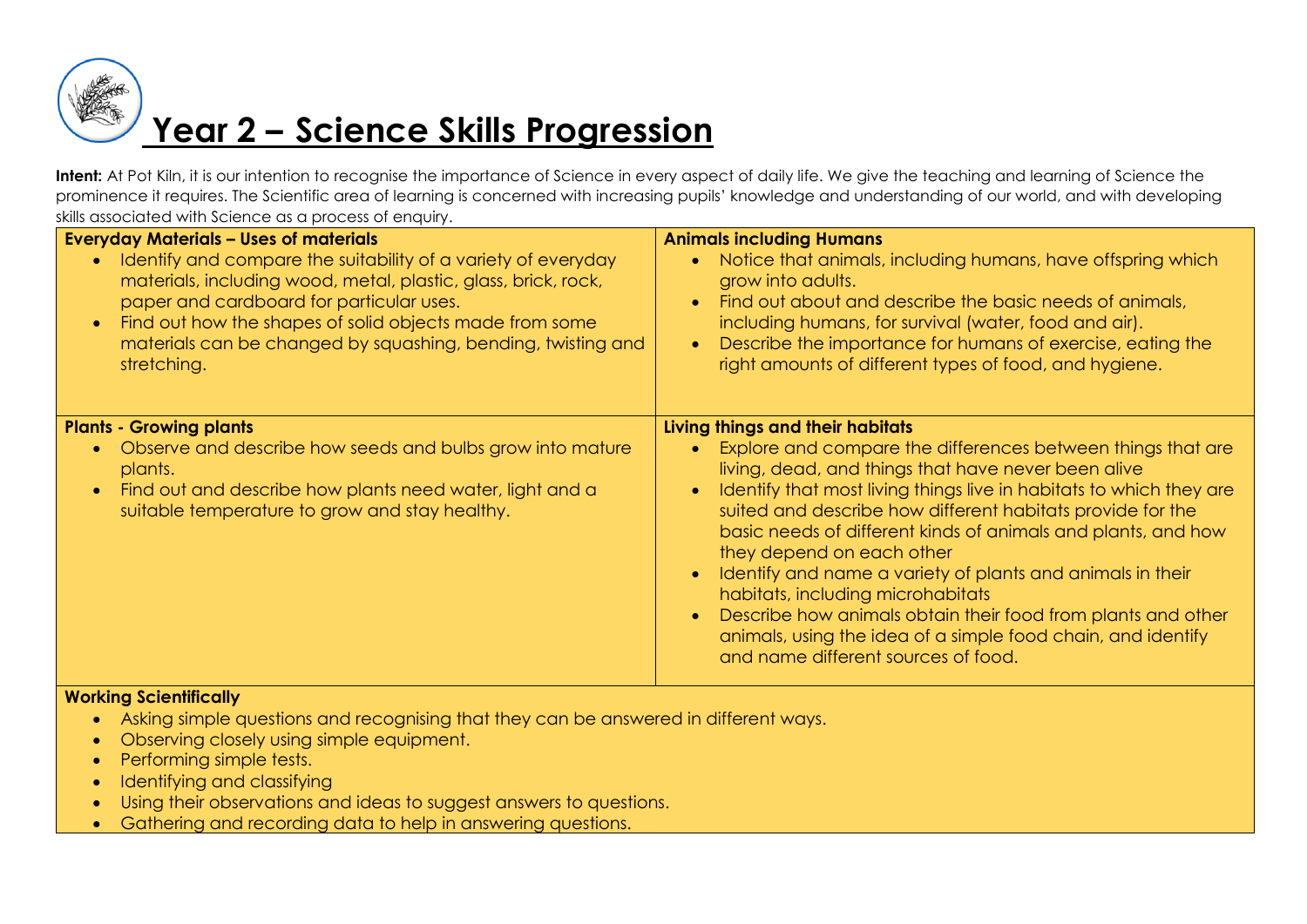

# **Year 3 – Science Skills Progression**

Intent: At Pot Kiln, it is our intention to recognise the importance of Science in every aspect of daily life. We give the teaching and learning of Science the prominence it requires. The Scientific area of learning is concerned with increasing pupils' knowledge and understanding of our world, and with developing skills associated with Science as a process of enquiry.

| <b>Rocks and soils</b>                                                                                                                                         | Animals including Humans - Feeding and movement                            |  |
|----------------------------------------------------------------------------------------------------------------------------------------------------------------|----------------------------------------------------------------------------|--|
| Compare and group together different kinds of rocks on the basis of<br>$\bullet$                                                                               | Identify that animals, including humans, need the right types and          |  |
| their appearance and simple physical properties                                                                                                                | amount of nutrition, and that they cannot make their own food; they get    |  |
| Describe in simple terms how fossils are formed when things that have                                                                                          | nutrition from what they eat                                               |  |
| lived are trapped within rock                                                                                                                                  | Identify that humans and some other animals have skeletons and             |  |
| Recognise that soils are made from rocks and organic matter.                                                                                                   | muscles for support, protection and movement.                              |  |
| <b>Plants - Parts of plants</b>                                                                                                                                | Light - lights and shadow                                                  |  |
| Identify and describe the functions of different parts of flowering plants:                                                                                    | Recognise that they need light in order to see things and that dark is the |  |
| roots, stem/trunk, leaves and flowers                                                                                                                          | absence of light                                                           |  |
| Explore the requirements of plants for life and growth (air, light, water,<br>$\bullet$                                                                        | Notice that light is reflected from surfaces                               |  |
| nutrients from soil, and room to grow) and how they vary from plant to                                                                                         | Recognise that light from the sun can be dangerous and that there are      |  |
| plant                                                                                                                                                          | ways to protect their eyes                                                 |  |
| Investigate the way in which water is transported within plants<br>$\bullet$                                                                                   | Recognise that shadows are formed when the light from a light source is    |  |
| Explore the part that flowers play in the life cycle of flowering plants,                                                                                      | blocked by a solid object                                                  |  |
| including pollination, seed formation and seed dispersal.                                                                                                      | Find patterns in the way that the size of shadows changes.                 |  |
| <b>Forces and Magnets</b>                                                                                                                                      |                                                                            |  |
| Compare how things move on different surfaces<br>$\bullet$                                                                                                     |                                                                            |  |
| Notice that some forces need contact between 2 objects, but magnetic forces can act at a distance<br>$\bullet$                                                 |                                                                            |  |
| Observe how magnets attract or repel each other and attract some materials and not others                                                                      |                                                                            |  |
| Compare and group together a variety of everyday materials on the basis of whether they are attracted to a magnet, and identify some magnetic                  |                                                                            |  |
| materials                                                                                                                                                      |                                                                            |  |
| Describe magnets as having 2 poles<br>$\bullet$                                                                                                                |                                                                            |  |
| Predict whether 2 magnets will attract or repel each other, depending on which poles are facing.<br>$\bullet$                                                  |                                                                            |  |
| <b>Working Scientifically</b>                                                                                                                                  |                                                                            |  |
| Asking relevant questions and using different types of scientific enquiries to answer them                                                                     |                                                                            |  |
| setting up simple practical enquiries, comparative and fair tests                                                                                              |                                                                            |  |
| making systematic and careful observations and, where appropriate, taking accurate measurements using standard units, using a range of equipment,<br>$\bullet$ |                                                                            |  |
| including thermometers and data loggers                                                                                                                        |                                                                            |  |
| gathering, recording, classifying and presenting data in a variety of ways to help in answering questions<br>$\bullet$                                         |                                                                            |  |
| recording findings using simple scientific language, drawings, labelled diagrams, keys, bar charts, and tables                                                 |                                                                            |  |
| reporting on findings from enquiries, including oral and written explanations, displays or presentations of results and conclusions                            |                                                                            |  |
| using results to draw simple conclusions, make predictions for new values, suggest improvements and raise further questions<br>$\bullet$                       |                                                                            |  |
| identifying differences, similarities or changes related to simple scientific ideas and processes                                                              |                                                                            |  |
| using straightforward scientific evidence to answer questions or to support their findings                                                                     |                                                                            |  |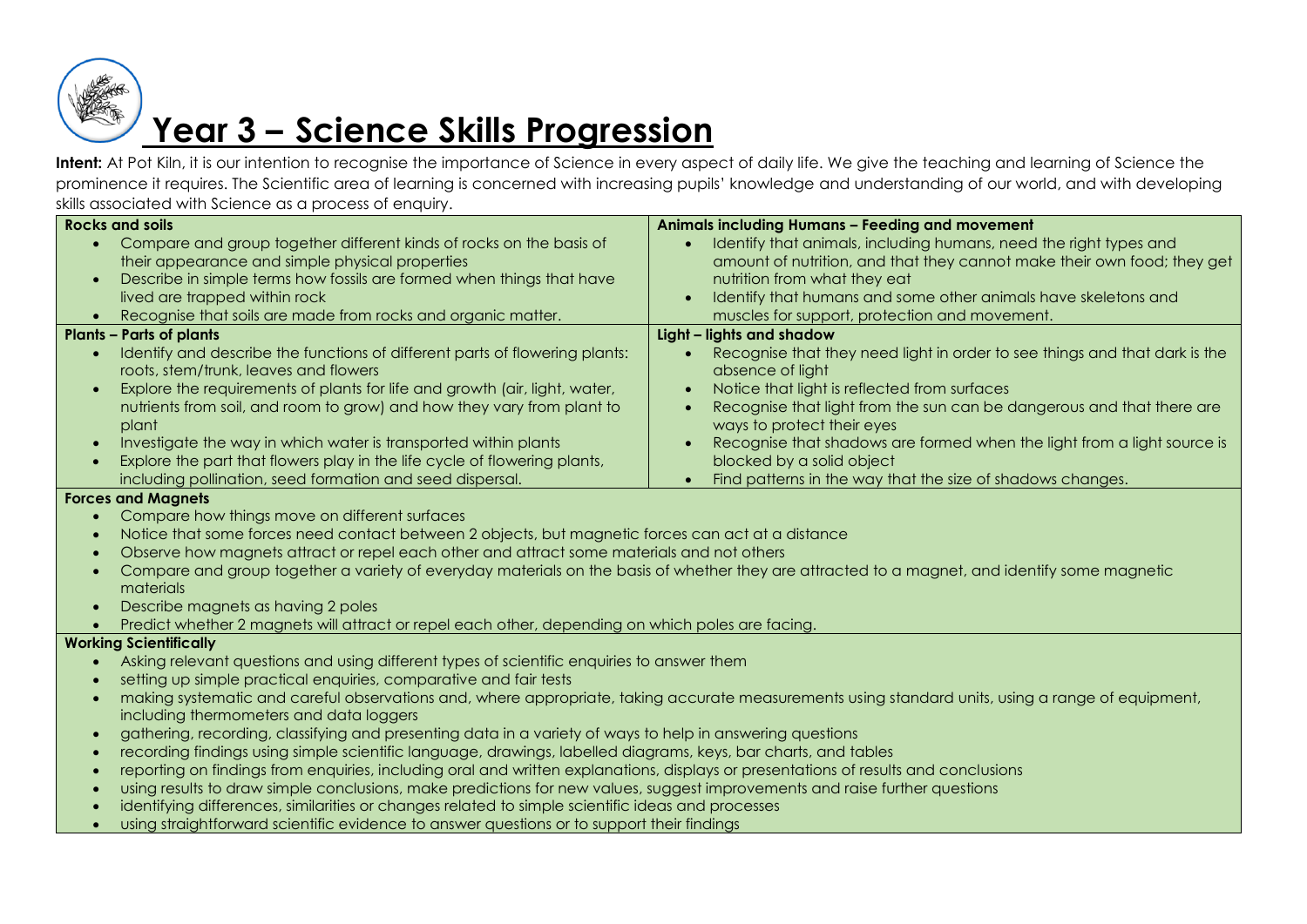

### **Year 4 – Science Skills Progression**

**Intent:** At Pot Kiln, it is our intention to recognise the importance of Science in every aspect of daily life. We give the teaching and learning of Science the prominence it requires. The Scientific area of learning is concerned with increasing pupils' knowledge and understanding of our world, and with developing skills associated with Science as a process of enquiry.

| <b>Animals including Humans - Human nutrition</b>                                                                                                                                                                                                                                                                                                                                                                                           | <b>Living things and their Habitats</b>                                                                                                                                                                                                                                                                                                                                                                                                                              |
|---------------------------------------------------------------------------------------------------------------------------------------------------------------------------------------------------------------------------------------------------------------------------------------------------------------------------------------------------------------------------------------------------------------------------------------------|----------------------------------------------------------------------------------------------------------------------------------------------------------------------------------------------------------------------------------------------------------------------------------------------------------------------------------------------------------------------------------------------------------------------------------------------------------------------|
| Describe the simple functions of the basic parts of the digestive system in<br>humans<br>Identify the different types of teeth in humans and their simple functions<br>$\bullet$<br>Construct and interpret a variety of food chains, identifying producers,<br>$\bullet$<br>predators and prey                                                                                                                                             | Describe the simple functions of the basic parts of the digestive system in<br>humans<br>Identify the different types of teeth in humans and their simple functions<br>Construct and interpret a variety of food chains, identifying producers,<br>predators and prey.                                                                                                                                                                                               |
| <b>States of Matter</b>                                                                                                                                                                                                                                                                                                                                                                                                                     | Sound                                                                                                                                                                                                                                                                                                                                                                                                                                                                |
| Compare and group materials together, according to whether they are<br>solids, liquids or gases<br>Observe that some materials change state when they are heated or<br>$\bullet$<br>cooled, and measure or research the temperature at which this<br>happens in degrees Celsius (°C)<br>Identify the part played by evaporation and condensation in the water<br>$\bullet$<br>cycle and associate the rate of evaporation with temperature. | Identify how sounds are made, associating some of them with<br>something vibrating<br>Recognise that vibrations from sounds travel through a medium to the<br>ear<br>Find patterns between the pitch of a sound and features of the object<br>that produced it<br>Find patterns between the volume of a sound and the strength of the<br>vibrations that produced it.<br>Recognise that sounds get fainter as the distance from the sound source<br><i>increases</i> |
| <b>Electricity</b>                                                                                                                                                                                                                                                                                                                                                                                                                          |                                                                                                                                                                                                                                                                                                                                                                                                                                                                      |

- Identify common appliances that run on electricity
- Construct a simple series electrical circuit, identifying and naming its basic parts, including cells, wires, bulbs, switches and buzzers
- Identify whether or not a lamp will light in a simple series circuit, based on whether or not the lamp is part of a complete loop with a battery
- Recognise that a switch opens and closes a circuit and associate this with whether or not a lamp lights in a simple series circuit
- Recognise some common conductors and insulators, and associate metals with being good conductors.

#### **Working Scientifically**

- Asking relevant questions and using different types of scientific enquiries to answer them
- Setting up simple practical enquiries, comparative and fair tests
- Making systematic and careful observations and, where appropriate, taking accurate measurements using standard units, using a range of equipment, including thermometers and data loggers
- Gathering, recording, classifying and presenting data in a variety of ways to help in answering questions
- Recording findings using simple scientific language, drawings, labelled diagrams, keys, bar charts, and tables
- Reporting on findings from enquiries, including oral and written explanations, displays or presentations of results and conclusions
- Using results to draw simple conclusions, make predictions for new values, suggest improvements and raise further questions
- Identifying differences, similarities or changes related to simple scientific ideas and processes
- Using straightforward scientific evidence to answer questions or to support their finding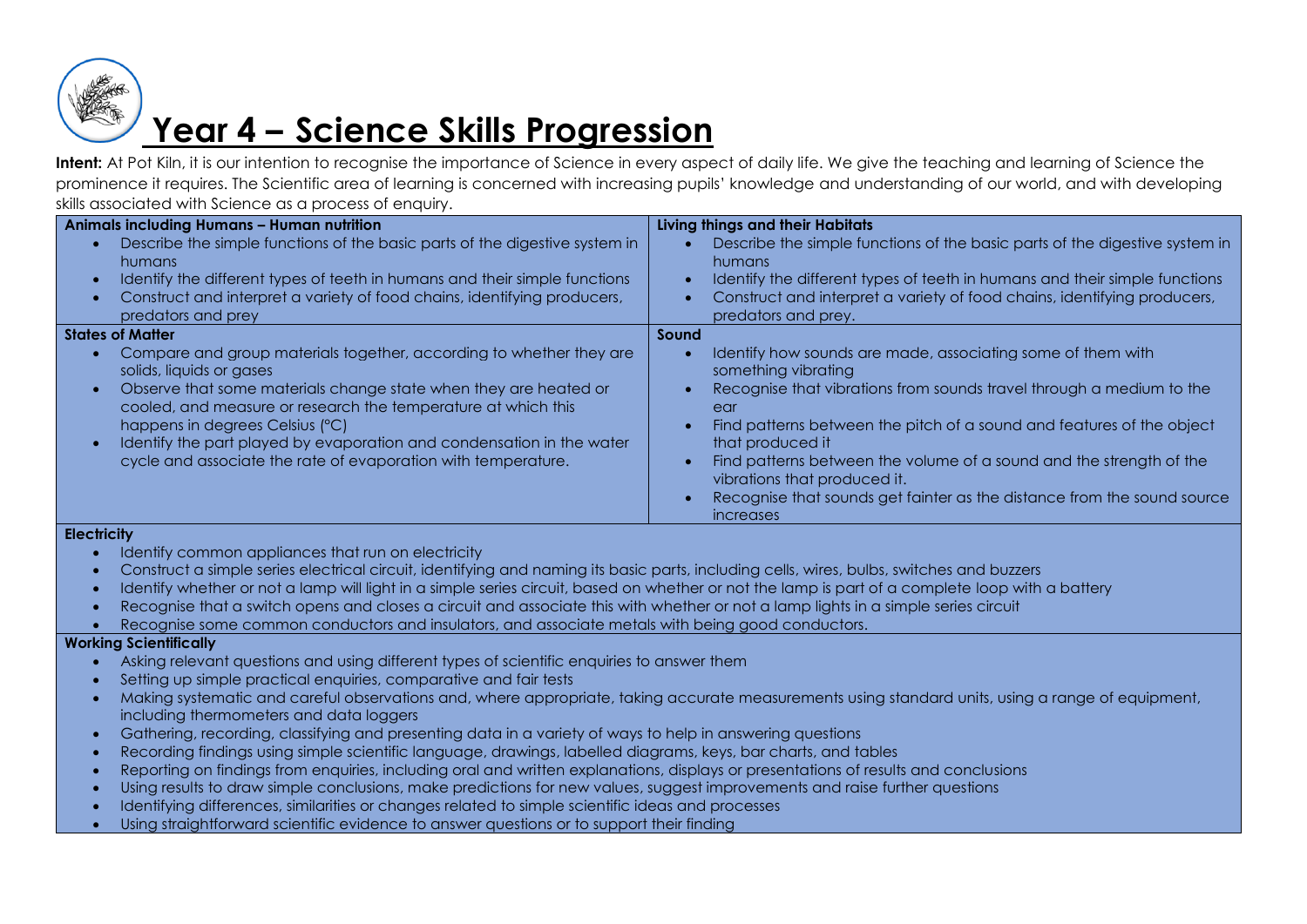

### **Year 5 – Science Skills Progression**

Intent: At Pot Kiln, it is our intention to recognise the importance of Science in every aspect of daily life. We give the teaching and learning of Science the prominence it requires. The Scientific area of learning is concerned with increasing pupils' knowledge and understanding of our world, and with developing skills associated with Science as a process of enquiry.

| Living things and their habitats - Animals including humans                                                                                                                                                                                            | <b>Forces and Magnets</b>                                                                                                                                                                                                                                                                                                                                                        |
|--------------------------------------------------------------------------------------------------------------------------------------------------------------------------------------------------------------------------------------------------------|----------------------------------------------------------------------------------------------------------------------------------------------------------------------------------------------------------------------------------------------------------------------------------------------------------------------------------------------------------------------------------|
| Describe the changes as humans develop to old age.<br>Describe the differences in the life cycles of a mammal, an<br>$\bullet$<br>amphibian, an insect and a bird<br>Describe the life process of reproduction in some plants and animals<br>$\bullet$ | Explain that unsupported objects fall towards the Earth because of<br>the force of gravity acting between the Earth and the falling object<br>Identify the effects of air resistance, water resistance and friction, that<br>act between moving surfaces<br>Recognise that some mechanisms including levers, pulleys and gears<br>allow a smaller force to have a greater effect |
| <b>Properties and changes of Materials</b>                                                                                                                                                                                                             |                                                                                                                                                                                                                                                                                                                                                                                  |
| compare and group together everyday materials on the basis of their properties, including their hardness, solubility, transparency, conductivity                                                                                                       |                                                                                                                                                                                                                                                                                                                                                                                  |
| (electrical and thermal), and response to magnets                                                                                                                                                                                                      |                                                                                                                                                                                                                                                                                                                                                                                  |
| know that some materials will dissolve in liquid to form a solution, and describe how to recover a substance from a solution<br>$\bullet$                                                                                                              |                                                                                                                                                                                                                                                                                                                                                                                  |
| use knowledge of solids, liquids and gases to decide how mixtures might be separated, including through filtering, sieving and evaporating<br>$\bullet$                                                                                                |                                                                                                                                                                                                                                                                                                                                                                                  |
| give reasons, based on evidence from comparative and fair tests, for the particular uses of everyday materials, including metals, wood and plastic<br>$\bullet$                                                                                        |                                                                                                                                                                                                                                                                                                                                                                                  |
| demonstrate that dissolving, mixing and changes of state are reversible changes<br>$\bullet$                                                                                                                                                           |                                                                                                                                                                                                                                                                                                                                                                                  |
| explain that some changes result in the formation of new materials, and that this kind of change is not usually reversible, including changes<br>$\bullet$                                                                                             |                                                                                                                                                                                                                                                                                                                                                                                  |
| associated with burning and the action of acid on bicarbonate of soda.                                                                                                                                                                                 |                                                                                                                                                                                                                                                                                                                                                                                  |
| <b>Earth and Space</b>                                                                                                                                                                                                                                 |                                                                                                                                                                                                                                                                                                                                                                                  |
| Describe the movement of the Earth, and other planets, relative to the Sun in the solar system<br>$\bullet$                                                                                                                                            |                                                                                                                                                                                                                                                                                                                                                                                  |
| Describe the movement of the Moon relative to the Earth<br>$\bullet$                                                                                                                                                                                   |                                                                                                                                                                                                                                                                                                                                                                                  |
| Describe the Sun, Earth and Moon as approximately spherical bodies<br>$\bullet$                                                                                                                                                                        |                                                                                                                                                                                                                                                                                                                                                                                  |
| Use the idea of the Earth's rotation to explain day and night, and the apparent movement of the sun across the sky.<br>$\bullet$                                                                                                                       |                                                                                                                                                                                                                                                                                                                                                                                  |
| <b>Working Scientifically</b>                                                                                                                                                                                                                          |                                                                                                                                                                                                                                                                                                                                                                                  |
| Planning different types of scientific enquiries to answer questions, including recognising and controlling variables where necessary<br>$\bullet$                                                                                                     |                                                                                                                                                                                                                                                                                                                                                                                  |
| Taking measurements, using a range of scientific equipment, with increasing accuracy and precision<br>$\bullet$                                                                                                                                        |                                                                                                                                                                                                                                                                                                                                                                                  |
| Recording data and results of increasing complexity using scientific diagrams and labels, classification keys, tables, and bar and line graphs<br>$\bullet$                                                                                            |                                                                                                                                                                                                                                                                                                                                                                                  |
| Using test results to make predictions to set up further comparative and fair tests<br>$\bullet$                                                                                                                                                       |                                                                                                                                                                                                                                                                                                                                                                                  |
| Reporting and presenting findings from enquiries, including conclusions, causal relationships and explanations of results, in oral and written forms such<br>$\bullet$                                                                                 |                                                                                                                                                                                                                                                                                                                                                                                  |
| as displays and other presentations<br>Identifying scientific evidence that has been used to support or refute ideas or arguments                                                                                                                      |                                                                                                                                                                                                                                                                                                                                                                                  |
| $\bullet$                                                                                                                                                                                                                                              |                                                                                                                                                                                                                                                                                                                                                                                  |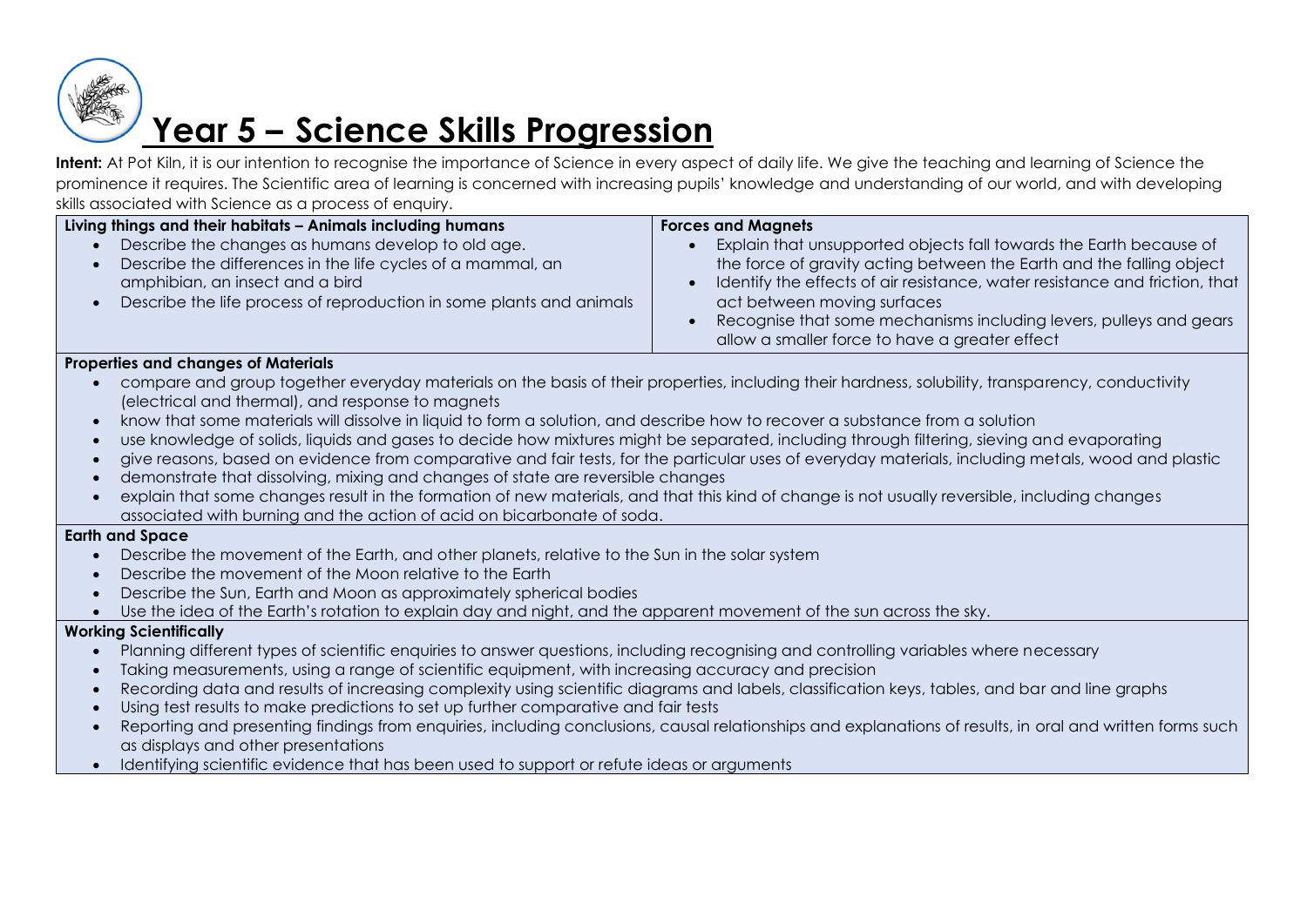

# **Year 6 – Science Skills Progression**

**Intent:** At Pot Kiln, it is our intention to recognise the importance of Science in every aspect of daily life. We give the teaching and learning of Science the prominence it requires. The Scientific area of learning is concerned with increasing pupils' knowledge and understanding of our world, and with developing skills associated with Science as a process of enquiry.

| <b>Animals including Humans - Our bodies</b><br>Identify and name the main parts of the human circulatory system,<br>and describe the functions of the heart, blood vessels and blood<br>Recognise the impact of diet, exercise, drugs and lifestyle on the way<br>$\bullet$<br>their bodies function Describe the ways in which nutrients and water<br>are transported within animals, including humans.                                                                                                                                           | Living things and their Habitats<br>Describe how living things are classified into broad groups according<br>to common observable characteristics and based on similarities and<br>differences, including micro-organisms, plants and animals<br>Give reasons for classifying plants and animals based on specific<br>characteristics.                                                                                       |
|-----------------------------------------------------------------------------------------------------------------------------------------------------------------------------------------------------------------------------------------------------------------------------------------------------------------------------------------------------------------------------------------------------------------------------------------------------------------------------------------------------------------------------------------------------|------------------------------------------------------------------------------------------------------------------------------------------------------------------------------------------------------------------------------------------------------------------------------------------------------------------------------------------------------------------------------------------------------------------------------|
| <b>Light and Sight</b><br>Recognise that light appears to travel in straight lines<br>Use the idea that light travels in straight lines to explain that objects<br>$\bullet$<br>are seen because they give out or reflect light into the eye<br>Explain that we see things because light travels from light sources to<br>$\bullet$<br>our eyes or from light sources to objects and then to our eyes<br>Use the idea that light travels in straight lines to explain why shadows<br>$\bullet$<br>have the same shape as the objects that cast them | <b>Electricity - Changing circuits</b><br>Associate the brightness of a lamp or the volume of a buzzer with the<br>number and voltage of cells used in the circuit<br>Compare and give reasons for variations in how components<br>function, including the brightness of bulbs, the loudness of buzzers<br>and the on/off position of switches<br>Use recognised symbols when representing a simple circuit in a<br>diagram. |

#### **Evolution and Inheritance**

- Recognise that living things have changed over time and that fossils provide information about living things that inhabited the Earth millions of years ago
- Recognise that living things produce offspring of the same kind, but normally offspring vary and are not identical to their parents
- Identify how animals and plants are adapted to suit their environment in different ways and that adaptation may lead to evolution

#### **Working Scientifically**

- Planning different types of scientific enquiries to answer questions, including recognising and controlling variables where necessary
- Taking measurements, using a range of scientific equipment, with increasing accuracy and precision
- Recording data and results of increasing complexity using scientific diagrams and labels, classification keys, tables, and bar and line graphs
- Using test results to make predictions to set up further comparative and fair tests
- Reporting and presenting findings from enquiries, including conclusions, causal relationships and explanations of results, in oral and written forms such as displays and other presentations
- Identifying scientific evidence that has been used to support or refute ideas or arguments.